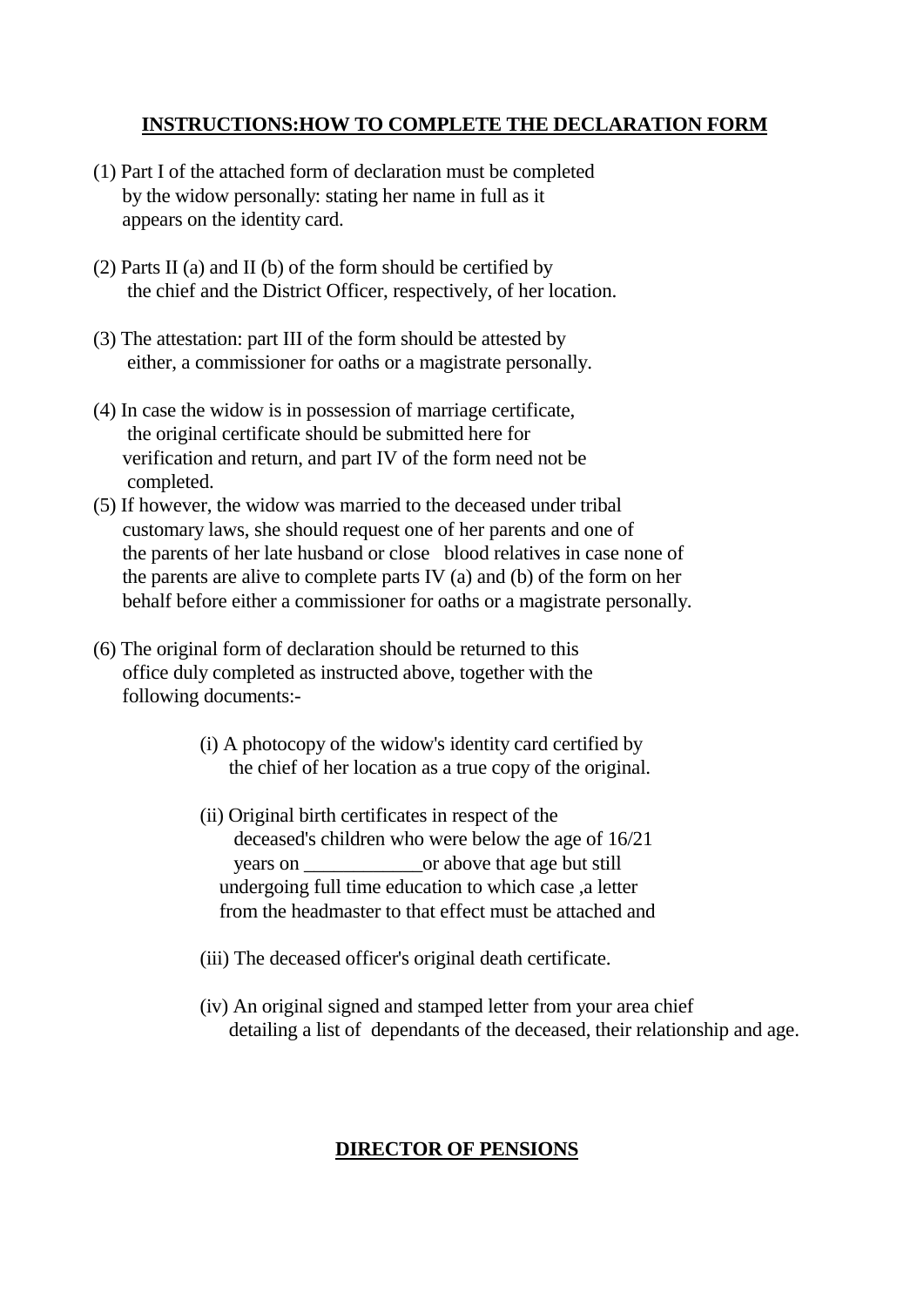### **REPUBLIC OF KENYA**

#### **DECLARATION FORM** (ORIGINAL ONLY TO BE RENDERED)

( Claimant Address )

 $NAME$ 

P. O. BOX\_\_\_\_\_\_\_\_\_\_\_\_\_\_\_\_\_\_\_\_\_\_\_\_\_

Email :

Tel No:\_\_\_\_\_\_\_\_\_\_\_\_\_\_\_\_\_\_\_\_\_\_\_\_\_\_\_\_

**PENSION FILE NO\_\_\_\_\_\_\_\_\_\_\_\_\_\_\_\_\_\_\_\_\_\_\_** 

**TO THE DIRECTOR OF PENSIONS THE NATIONAL TREASURY PENSIONS DEPARTMENT P.O BOX. 20191 - 00200 NAIROBI.**

### **PART I-DECLARATION BY THE WIDOW**

| $\mathbf{I}$ and $\mathbf{I}$ are the set of $\mathbf{I}$ and $\mathbf{I}$ are the set of $\mathbf{I}$ | do solemnly and sincerely declare that I was born                                                |  |  |  |
|--------------------------------------------------------------------------------------------------------|--------------------------------------------------------------------------------------------------|--|--|--|
|                                                                                                        |                                                                                                  |  |  |  |
| and married the late Mr.                                                                               |                                                                                                  |  |  |  |
| and remained his legal wife until the date of his death and have not since married.                    |                                                                                                  |  |  |  |
| (a) At the time of death of my husband, I was not cohabiting with any person and                       |                                                                                                  |  |  |  |
| (b) Since the date of his death I have neither remarried nor cohabited with any person.                |                                                                                                  |  |  |  |
| the only wife                                                                                          |                                                                                                  |  |  |  |
| and statutory Declaration.                                                                             | I make this solemn declaration conscientiously believing the same to be true and virtue of oaths |  |  |  |

\_\_\_\_\_\_\_\_\_\_\_\_\_\_\_\_\_\_\_\_\_\_\_\_\_\_\_\_\_

**(SIGNATURE OF DECLARANT) Date \_\_\_\_\_\_\_\_\_\_\_\_\_\_\_\_\_\_\_\_\_\_\_\_\_\_\_**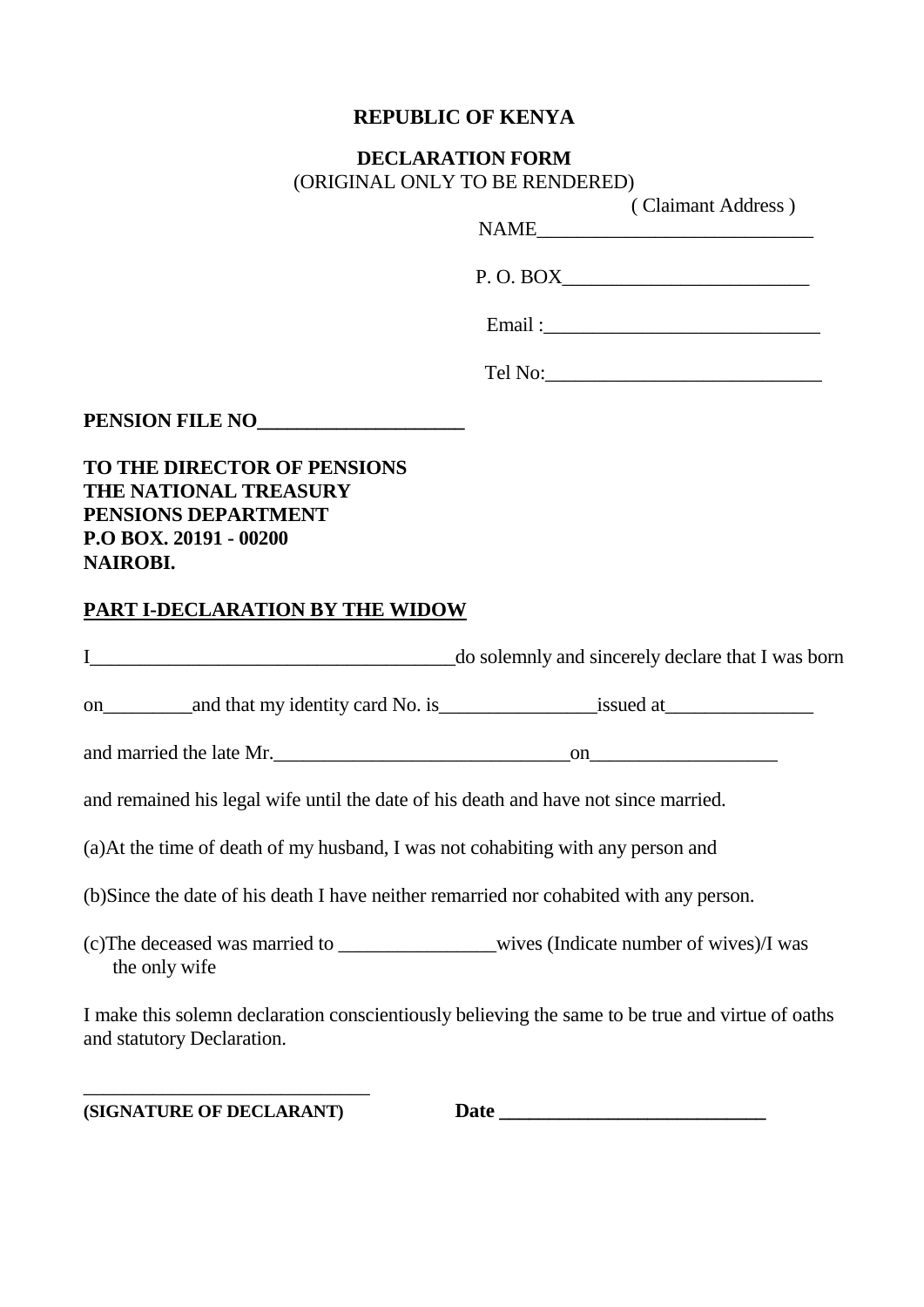# **PART II-CERTICATION**

We hereby certify that we know the declarant who is wife of the late

| (b)Signature of the Area District Officer                                                            |  |
|------------------------------------------------------------------------------------------------------|--|
|                                                                                                      |  |
|                                                                                                      |  |
| PART III-ATTESTATION BY MAGISTRATE/COMMISIONER FOR OATHS                                             |  |
| The above declaration has this day been declared and subscribed before me by the above named         |  |
|                                                                                                      |  |
| I certify that I have examined the said declarant and also                                           |  |
|                                                                                                      |  |
|                                                                                                      |  |
| I am satisfied that the above declaration and certificate are authentic and entitled to full credit. |  |
| SIGNATURE OF ATTESTOR                                                                                |  |
| FULL NAME OF ATTESTOR                                                                                |  |
|                                                                                                      |  |
|                                                                                                      |  |
|                                                                                                      |  |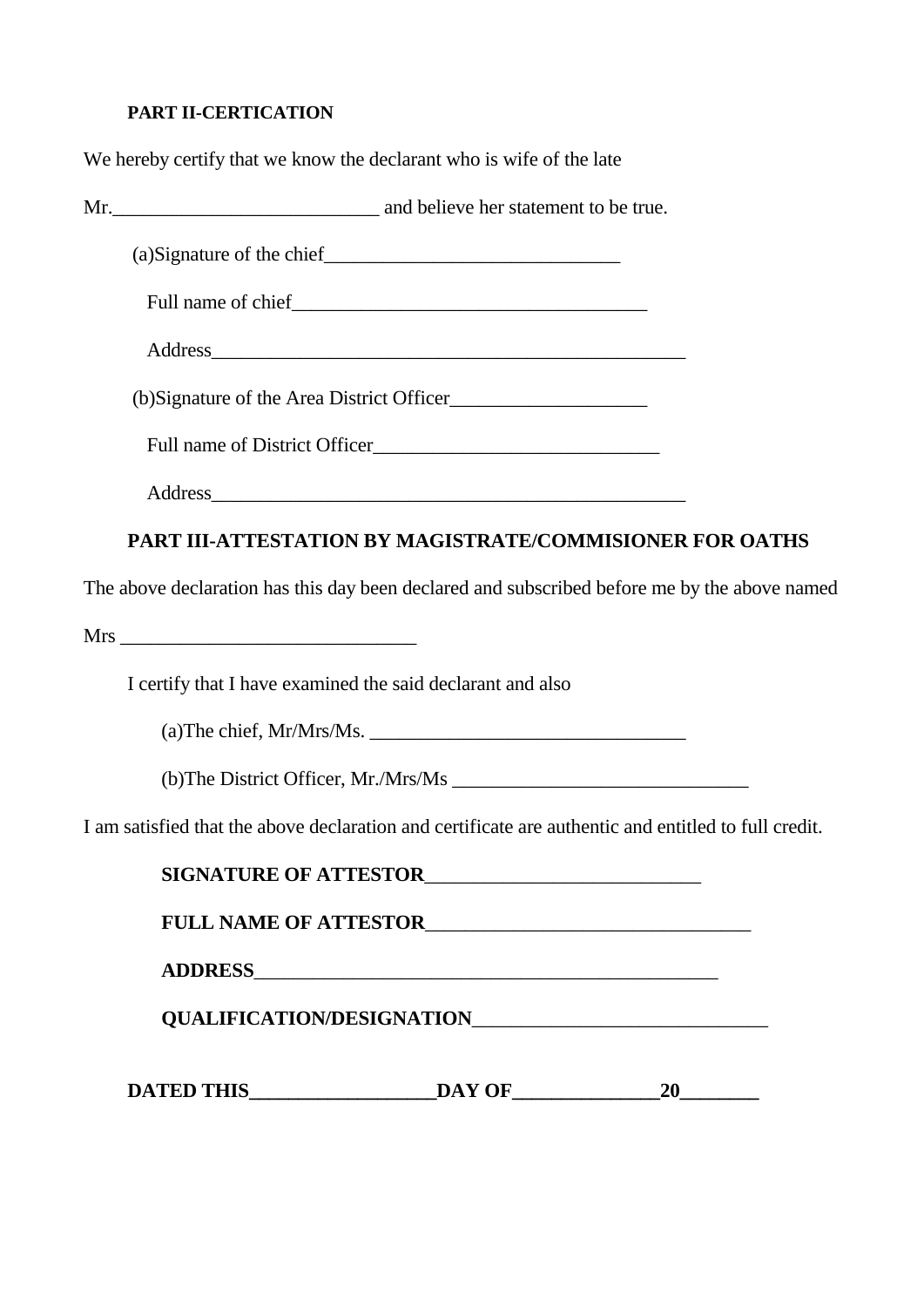## **PART IV -DECLARATION BY PARENTS OR CLOSE BLOOD RELATIVES OF THE WIDOW AND HER LATE HUSBAND**

## (a) FATHER/MOTHER/UNCLE/AUNT/BROTHER/SISTER/COUSIN OF WIDOW

| <b>SIGNATURE OF DECLARANT.</b>                                                                                                                                                                                                                                                                                                                                                                    |                                |  |
|---------------------------------------------------------------------------------------------------------------------------------------------------------------------------------------------------------------------------------------------------------------------------------------------------------------------------------------------------------------------------------------------------|--------------------------------|--|
| (b)FATHER/MOTHER/UNCLE/AUNT/BROTHER/SISTER/COUSIN OF<br>HUSBAND.                                                                                                                                                                                                                                                                                                                                  |                                |  |
|                                                                                                                                                                                                                                                                                                                                                                                                   |                                |  |
| $I$ of P.O Box $\overline{\phantom{a}}$                                                                                                                                                                                                                                                                                                                                                           |                                |  |
| do solemnly and sincerely declare that my son /nephew/brother/cousin Mr.                                                                                                                                                                                                                                                                                                                          | was married to Mrs             |  |
|                                                                                                                                                                                                                                                                                                                                                                                                   | in accordance (specify) tribal |  |
|                                                                                                                                                                                                                                                                                                                                                                                                   |                                |  |
| 20<br>$\begin{picture}(20,20) \put(0,0){\dashbox{0.5}(5,0){ }} \put(15,0){\circle{10}} \put(15,0){\circle{10}} \put(15,0){\circle{10}} \put(15,0){\circle{10}} \put(15,0){\circle{10}} \put(15,0){\circle{10}} \put(15,0){\circle{10}} \put(15,0){\circle{10}} \put(15,0){\circle{10}} \put(15,0){\circle{10}} \put(15,0){\circle{10}} \put(15,0){\circle{10}} \put(15,0){\circle{10}} \put(15,0$ |                                |  |
| I make this declaration conscientiously believing the same to be                                                                                                                                                                                                                                                                                                                                  |                                |  |
| true and in accordance to the oaths and statutory declaration act.                                                                                                                                                                                                                                                                                                                                |                                |  |